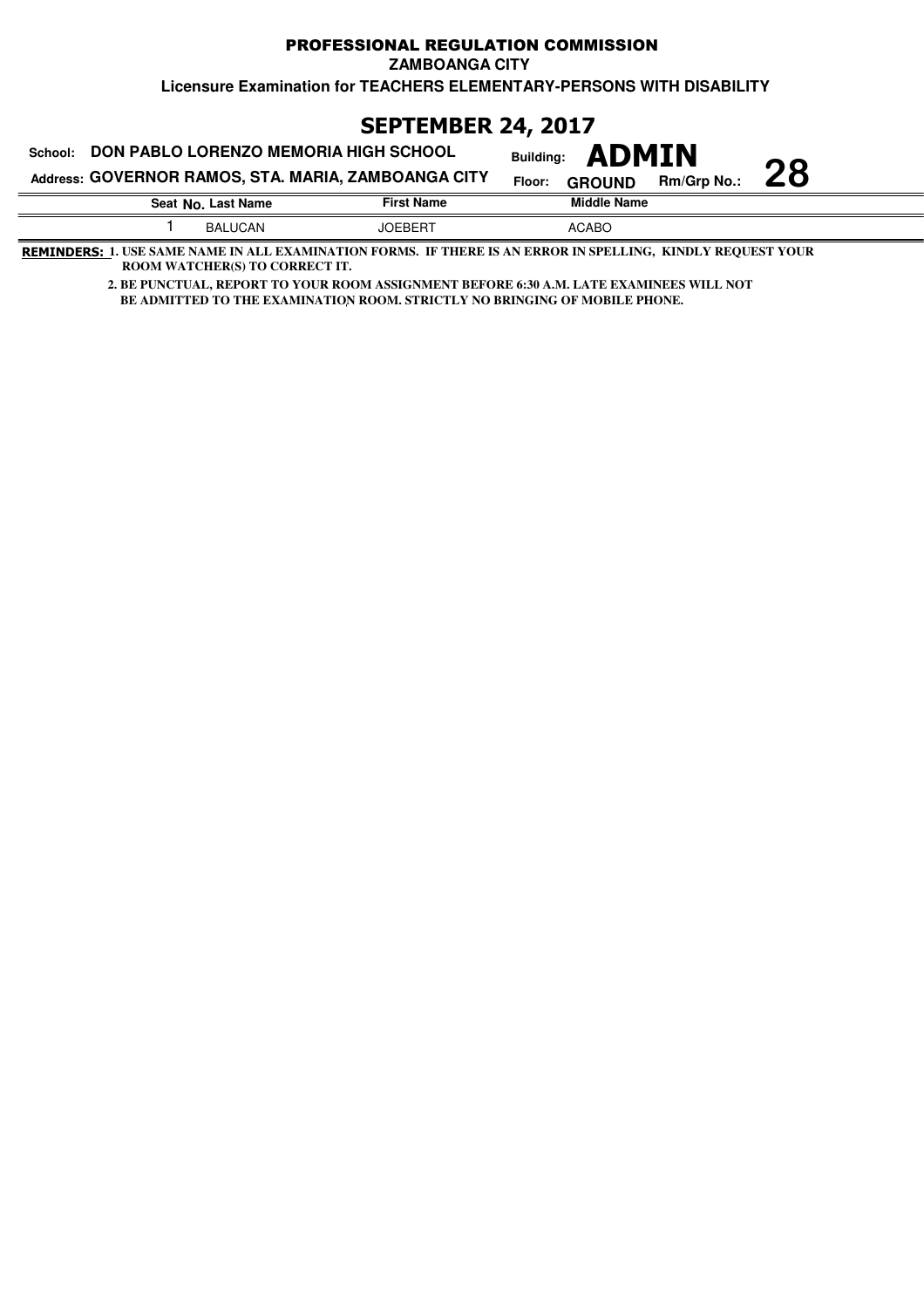### PROFESSIONAL REGULATION COMMISSION **ZAMBOANGA CITY**

**Licensure Examination for TEACHERS ELEMENTARY-PERSONS WITH DISABILITY**

# **SEPTEMBER 24, 2017**

| DON PABLO LORENZO MEMORIA HIGH SCHOOL<br>School:    | <b>ADMIN</b><br><b>Building:</b> |                    |                         |             |    |
|-----------------------------------------------------|----------------------------------|--------------------|-------------------------|-------------|----|
| Address: GOVERNOR RAMOS, STA. MARIA, ZAMBOANGA CITY |                                  |                    | Floor:<br><b>GROUND</b> | Rm/Grp No.: | 29 |
| <b>First Name</b><br>Seat No. Last Name             |                                  | <b>Middle Name</b> |                         |             |    |
|                                                     | <b>DAPILIN</b>                   | <b>ABDULAZIZ</b>   | <b>HAJIMIN</b>          |             |    |

**REMINDERS: 1. USE SAME NAME IN ALL EXAMINATION FORMS. IF THERE IS AN ERROR IN SPELLING, KINDLY REQUEST YOUR ROOM WATCHER(S) TO CORRECT IT.**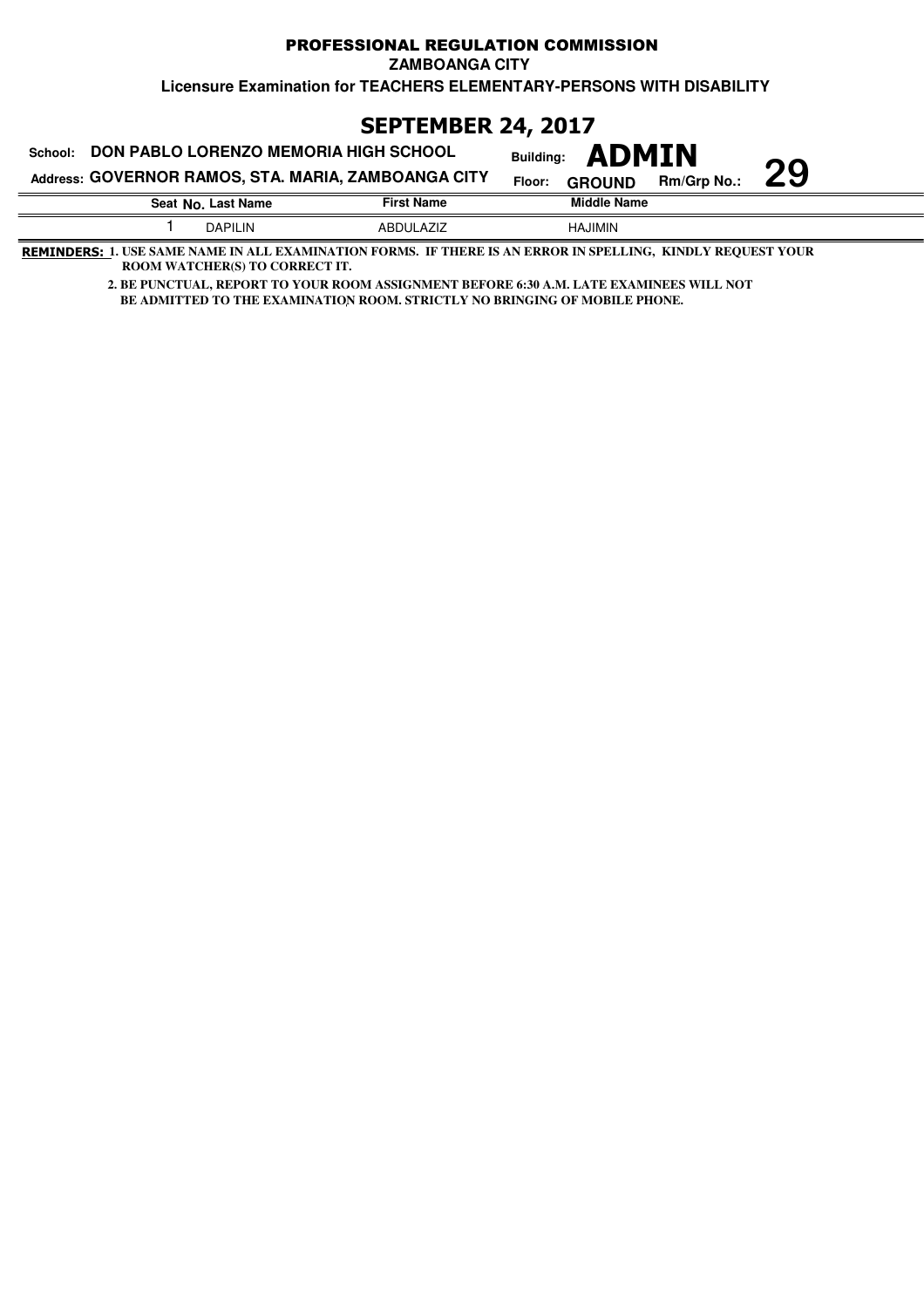## PROFESSIONAL REGULATION COMMISSION **ZAMBOANGA CITY**

**Licensure Examination for TEACHERS ELEMENTARY-PERSONS WITH DISABILITY**

**SEPTEMBER 24, 2017**

| DON PABLO LORENZO MEMORIA HIGH SCHOOL<br>School:    | <b>ADMIN</b><br><b>Building:</b> |                   |                         |                    |    |
|-----------------------------------------------------|----------------------------------|-------------------|-------------------------|--------------------|----|
| Address: GOVERNOR RAMOS, STA. MARIA, ZAMBOANGA CITY |                                  |                   | Floor:<br><b>GROUND</b> | <b>Rm/Grp No.:</b> | 30 |
|                                                     | Seat No. Last Name               | <b>First Name</b> | <b>Middle Name</b>      |                    |    |
|                                                     | <b>LLONO</b>                     | PORFERIO JR       | <b>KIMOS</b>            |                    |    |

**REMINDERS: 1. USE SAME NAME IN ALL EXAMINATION FORMS. IF THERE IS AN ERROR IN SPELLING, KINDLY REQUEST YOUR ROOM WATCHER(S) TO CORRECT IT.**